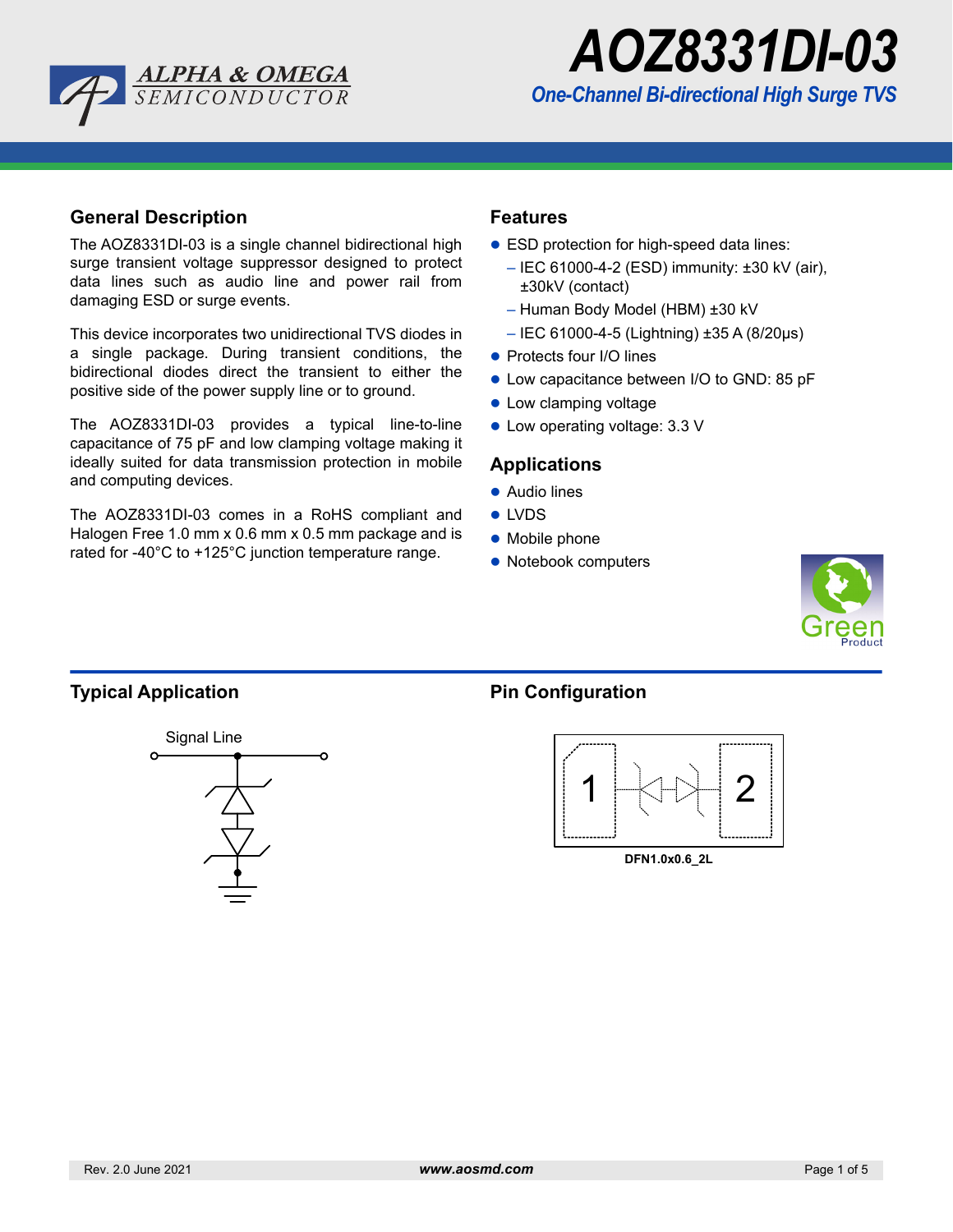

# **Ordering Information**

| <b>Part Number</b><br><b>Ambient Temperature Range</b> |                | Package       | Environmental |  |
|--------------------------------------------------------|----------------|---------------|---------------|--|
| AOZ8331DI-03                                           | -40°C to +85°C | DFN 1.0 x 0.6 | Green Product |  |



AOS Green Products use reduced levels of Halogens, and are also RoHS compliant. Please visit www.aosmd.com/media/AOSGreenPolicy.pdf for additional information.

## **Absolute Maximum Ratings**

Exceeding the Absolute Maximum ratings may damage the device.

| <b>Parameter</b>                                    | Rating          |
|-----------------------------------------------------|-----------------|
| Storage Temperature $(T_S)$                         | -65°C to +150°C |
| ESD Rating per IEC61000-4-2, Contact <sup>(1)</sup> | $±30$ kV        |
| ESD Rating per IEC61000-4-2, $Air(1)$               | $±30$ kV        |
| 8/20us Surge IEC61000-4-5                           | ±35A            |

**Notes:**

1. IEC 61000-4-2 discharge with  $C_{Discharge}$  = 150pF,  $R_{Discharge}$  = 330 $\Omega$ .

2. Human Body Discharge per MIL-STD-883, Method 3015 C<sub>Discharge</sub> = 100pF, R<sub>Discharge</sub> = 1.5kΩ.

# **Maximum Operating Ratings**

| <b>Parameter</b>                                 | Rating                               |  |
|--------------------------------------------------|--------------------------------------|--|
| Junction Temperature $(\mathsf{T}_{\mathsf{J}})$ | -40 $^{\circ}$ C to +85 $^{\circ}$ C |  |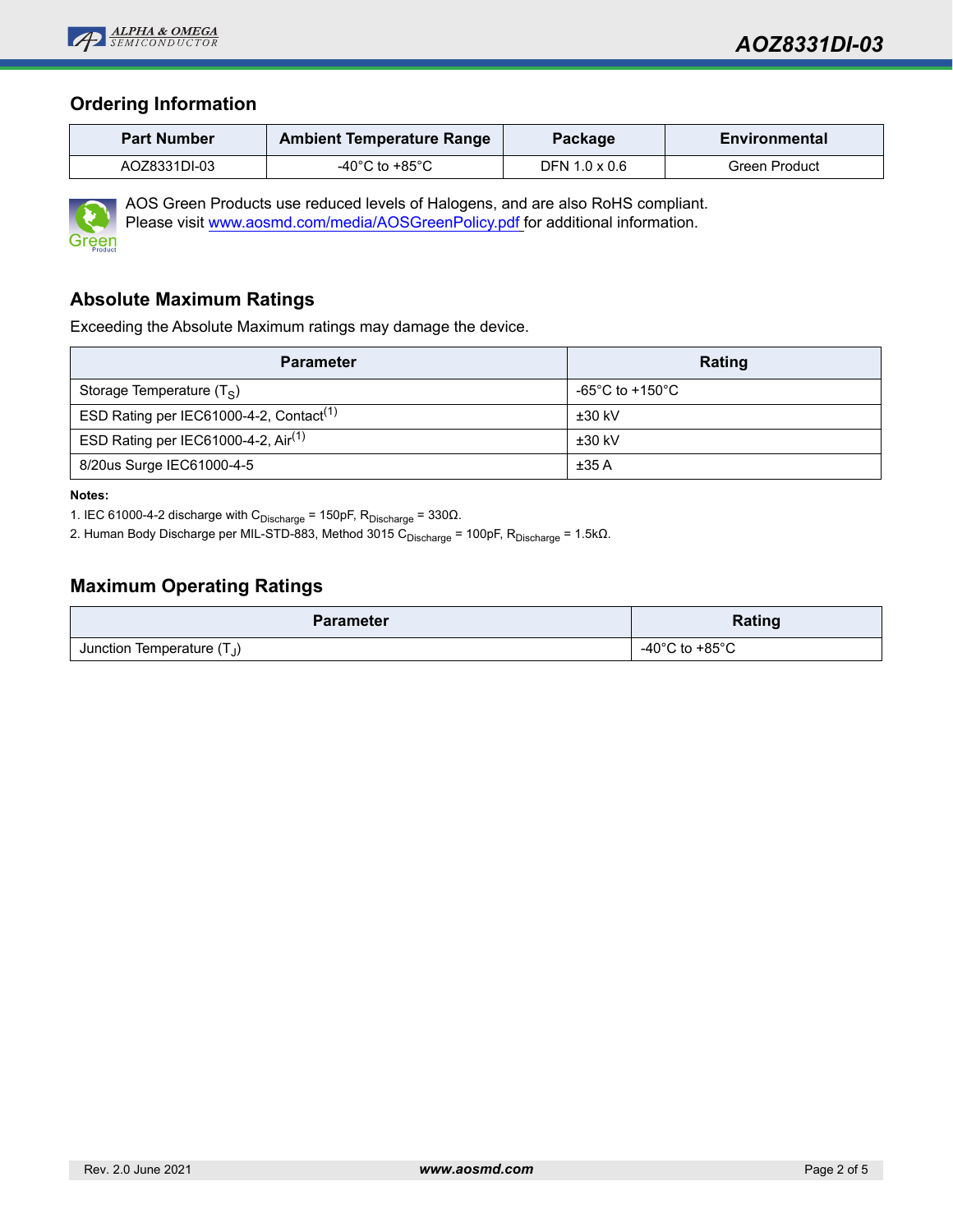

# **Electrical Characteristics**

 $T_A$  = 25°C unless otherwise specified.



| <b>Symbol</b>     | <b>Parameter</b>                                                      | <b>Conditions</b>                                          | Min.          | Typ.         | Max.                    | <b>Units</b> |
|-------------------|-----------------------------------------------------------------------|------------------------------------------------------------|---------------|--------------|-------------------------|--------------|
| V <sub>RWM</sub>  | Reverse Working Voltage                                               |                                                            |               |              | 3.3<br>$-3.3$           | $\vee$       |
| $V_{BR}$          | Reverse Breakdown Voltage                                             | $I_T = 1mA$<br>$I_T = -1$ mA                               | 3.6<br>$-3.6$ | 6<br>$-7$    | 8<br>$-9$               |              |
| ΙR                | Reverse Leakage Current                                               | $V_T = 3.3V$<br>$V_T = -3.3V$                              |               | 1<br>$-1$    | 100<br>$-100$           | nA           |
| V <sub>HOLD</sub> | Hold Voltage of Snapback <sup>(3)</sup>                               | $I_T = 100mA$<br>$I_T = -100mA$                            | 3.3<br>$-3.3$ |              |                         | $\vee$       |
| $V_{CL}$          | Clamping Voltage <sup>(3, 4)</sup><br>(100ns Transmission Line Pulse) | $ITLP=1A$<br>$ITLP=-1A$                                    |               | 5<br>$-7$    | $\overline{7}$<br>$-9$  | $\vee$       |
|                   |                                                                       | $ITLP=16A$<br>$ITLP=-16A$                                  |               | 5.5<br>-8    | $\overline{7}$<br>$-10$ |              |
|                   |                                                                       | $ITLP=30A$<br>$ITLP=-30A$                                  |               | 6<br>-9      | $\overline{7}$<br>$-11$ |              |
| $R_{DNY}$         | Dynamic Resistance <sup>(3)</sup>                                     | $I_{\text{TI}}$ p=1 to 30A<br>$I_{\text{TI}}$ p=-1 to -30A |               | 0.03<br>0.07 |                         | Ω            |
| I <sub>PP</sub>   | Peak Pulse Current <sup>(3)</sup><br>IE61000-4-5 Surge 8/20µs         |                                                            |               |              | 40<br>$-35$             | A            |
| $V_{CL}$          | Clamping Voltage <sup>(3)</sup><br>IEC61000-4-5 Surge 8/20µs          | $I_{PP} = 2A$<br>$I_{PP} = -2A$                            |               | 5<br>$-7$    | 6<br>-9                 | $\vee$       |
|                   |                                                                       | $I_{PP} = 35A$<br>$I_{PP} = -35A$                          |               | 9<br>$-11$   | 11<br>$-13$             |              |
| $C_J$             | Junction Capacitance                                                  | $VI/O = OV, f = 1MHz,$<br>Pin1 to Pin2 and Pin2 to Pin1    |               | 85           | 105                     | pF           |

#### **Note:**

3. These specifications are guaranteed by design and characterization.

4. Measurements performed using a 100ns Transmission Line Pulse (TLP) system.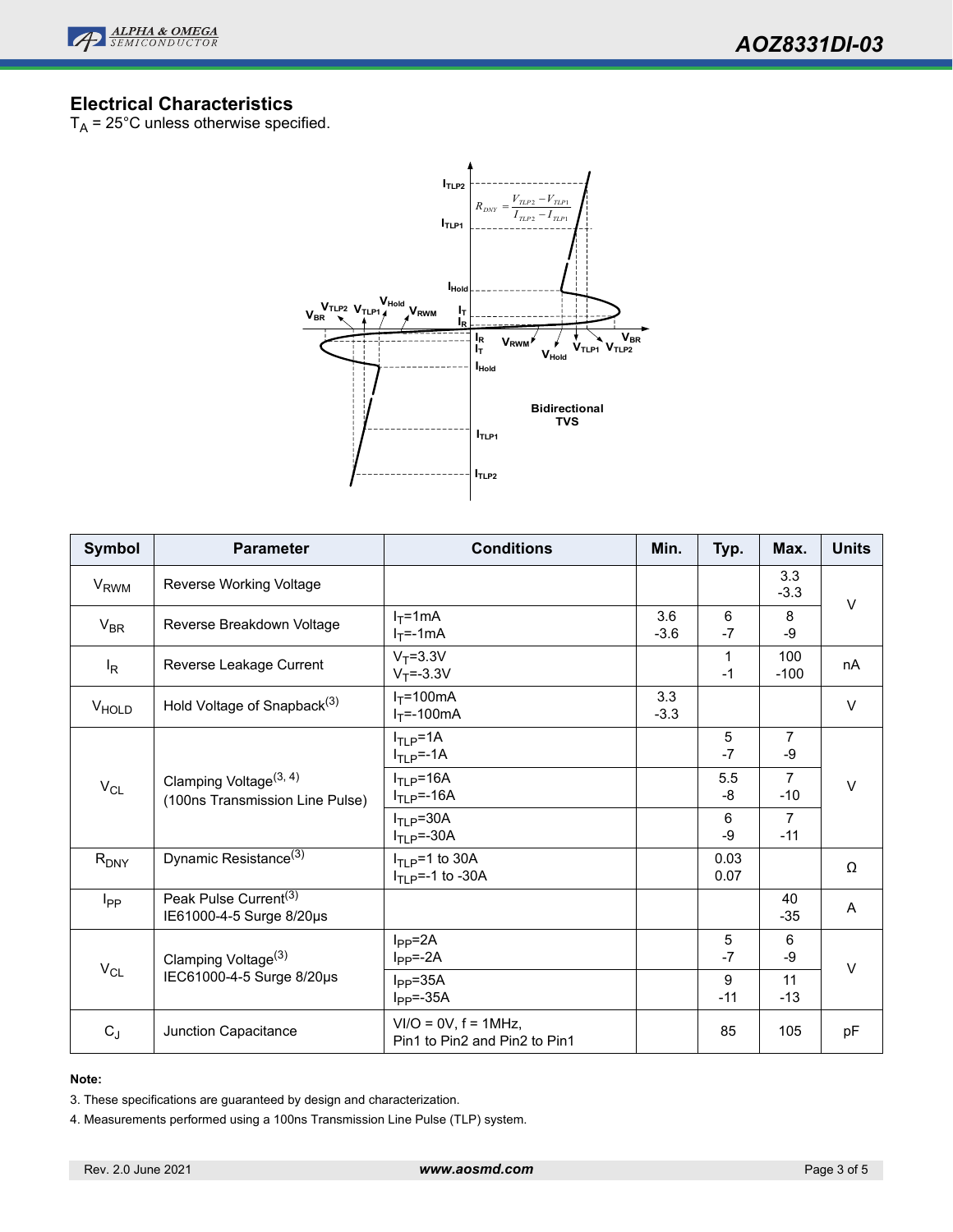

# **Typical Performance Characteristics**

### **Typical Variations of CJ vs. Input Voltage IEC61000-4-5 Surge 8.20µs**